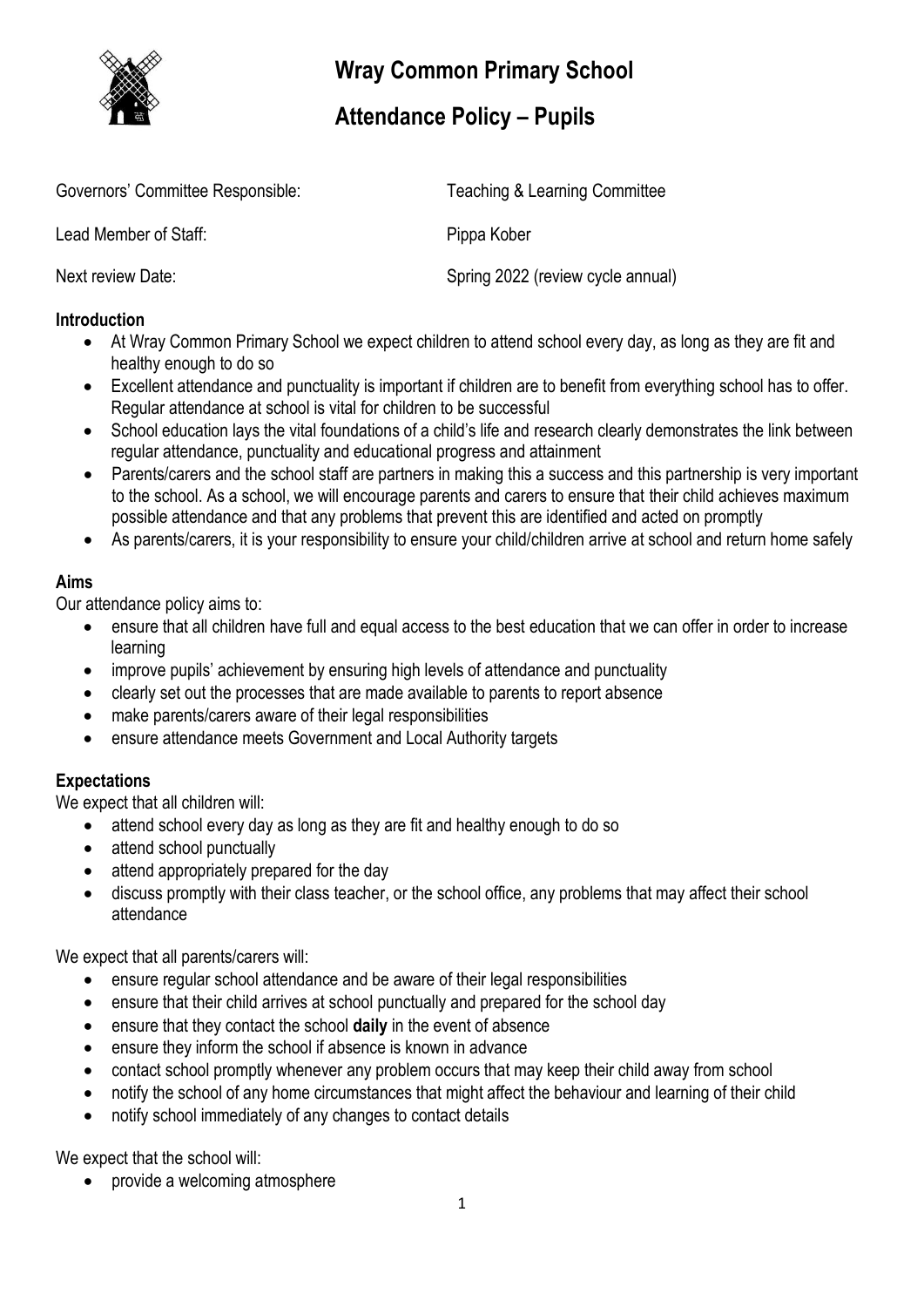- provide a safe learning environment
- provide a sympathetic response to any child's or parent's/carer's concerns
- keep regular and accurate records of AM and PM attendance and punctuality, and monitor individual child's attendance and punctuality
- contact parents on the first day of absence when a child fails to attend and where no message has been received to explain the absence
- follow up all unexplained absences to obtain explanations from parents/carers. Although parents/carers may offer a reason, only the Headteacher can authorise the absence. In the case of long term or frequent absence due to medical conditions, verifications from a GP or other relevant body may be requested
- encourage good attendance and punctuality through a system of reward and recognition
- regularly inform parents/carers of the % attendance of all children
- make initial enquiries regarding children who are not attending regularly
- meet regularly with the Local Authority Inclusion Officer to monitor and support school attendance and punctuality
- refer irregular or unjustified patterns of attendance to the Inclusion Service
- notify the Local Authority after 15 days sickness
- notify the Local Authority Inclusion Officer after 10 days unexplained absence

#### We expect that the Governors will:

- monitor attendance against the annual target set by the Local Authority Inclusion Officer.
- receive updates regarding attendance levels and any children whose attendance is causing concern, although not by name, from the Headteacher in a termly report.

#### **Definitions**

- Every day counts as two sessions.
- Every half-day absence has to be classified by the school as either AUTHORISED or UNAUTHORISED. This is why the cause of each absence is always required, preferably in writing or by telephone.
- Regular attendance means that a child must attend school every day, unless there are justified reasons, and arrive at school on time.

#### **Authorised Absence**

 An absence is classified as authorised when a child is away from school for a legitimate reason and the school has received notification from a parent/carer. The Headteacher authorises the absence.

#### **Unauthorised Absence**

- An absence is classified as unauthorised when a child is away from school without the permission of the Headteacher.
- Unauthorised absences are those which the school does not consider reasonable and for which no reason has been given.

| <b>Examples of Authorised Absences:</b>             | <b>Examples of Unauthorised Absences:</b>           |
|-----------------------------------------------------|-----------------------------------------------------|
| *genuine illness of the pupil                       | *shopping / day trip / visit to a theme park        |
| *hospital/dental/doctor's appointment for the pupil | *a birthday treat                                   |
| *major religious observances                        | *oversleeping due to a late night                   |
| *visits to prospective new schools                  | *looking after other children / other family member |
| *external exams or educational assessments          | *appointments or illness of other family members    |
|                                                     | *holidays                                           |

Each child's attendance can be broadly summarised as:

| $97%+$ | Well done! This will give your child a good start in life and supports a positive work ethic. Your child's |
|--------|------------------------------------------------------------------------------------------------------------|
|        | attendance is at, or above, the school target.                                                             |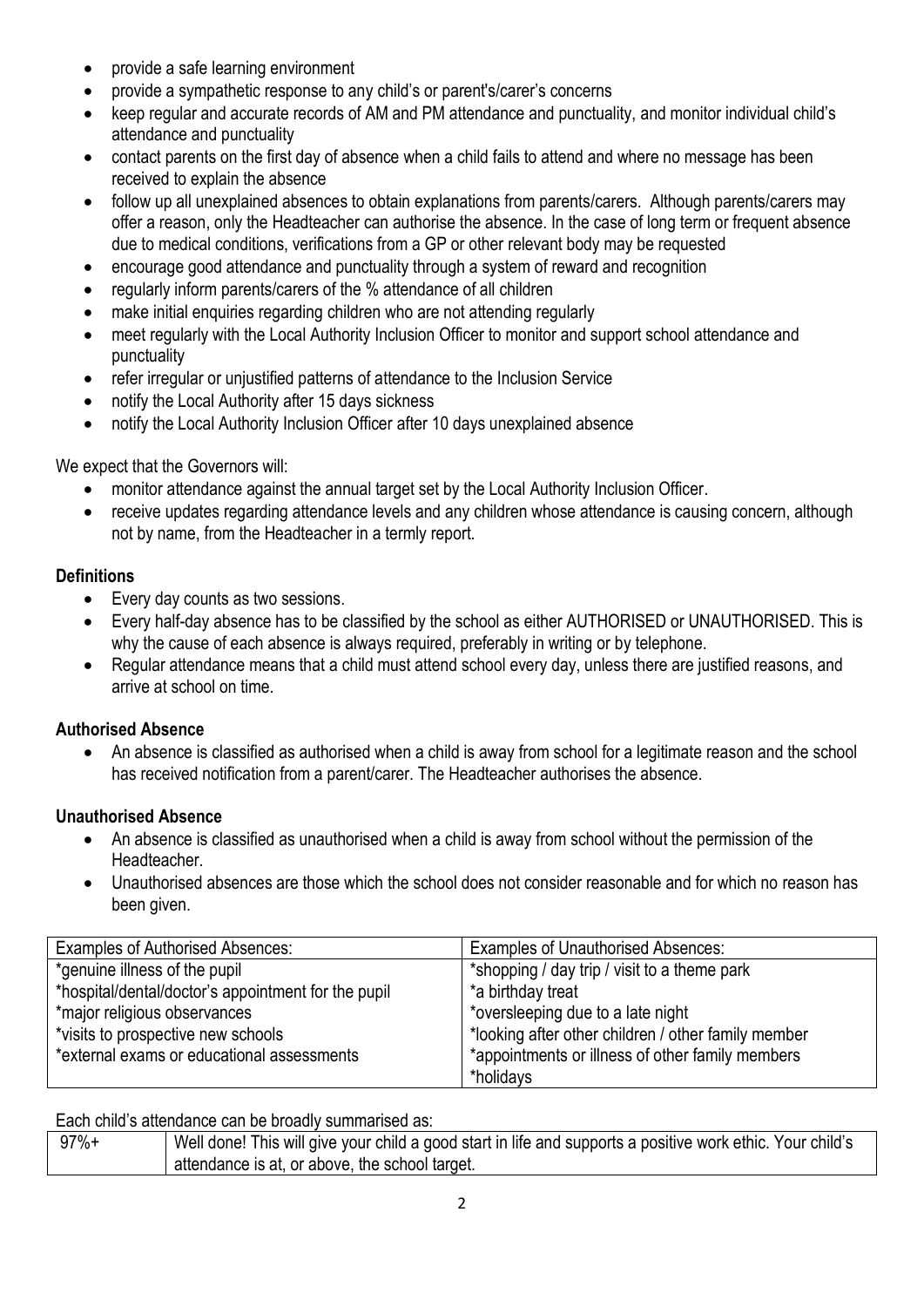| $95\% - 96\%$ | Strive to build on this. Your child's attendance is below the school target and will be monitored.       |
|---------------|----------------------------------------------------------------------------------------------------------|
|               | You may be sent a letter of concern from the school's lead on attendance.                                |
| 90% - 94%     | Absence is now affecting attainment and progress at school. This is a cause for concern and will be      |
|               | closely monitored. The school and Local Authority Inclusion Service may work with you to improve         |
|               | your child's attendance and/or punctuality.                                                              |
|               | You will be sent a letter of concern from the school's lead on attendance and you may also be asked      |
|               | to provide medical evidence for future absence.                                                          |
| Below 90%     | This level of attendance is known as <b>persistent absence</b> and is unacceptable. Absence is affecting |
|               | attainment and progress and disrupting your child's learning. Your child's attendance is now a major     |
|               | concern. A formal referral to the Local Authority Inclusion Officer may take place.                      |

The school and their Local Authority Inclusion Officer work closely together and regularly monitor both attendance and punctuality. Non-attendance is an important issue that is treated seriously. However, each case is different and the school acknowledges that no one standard response will be appropriate in every case. Consideration is given to all factors affecting attendance before deciding what intervention strategies to apply.

#### **Rewards**

- The main benefit from regular and punctual attendance is that continuity and progression in learning are ensured.
- As a school, we acknowledge good attendance through a variety of rewards.

#### **When to Report Absence to the School**

All absences must be reported on a daily basis. In all cases of absence the parents/carers should:

- only keep your child away from school if really necessary. The school will always call and send home an unwell child.
- telephone the school on 01737 761254 at the earliest opportunity to let them know why your child is going to be absent. Please try and phone by 9.20am at the very latest. The office has an answer machine and messages can be left there.
- please call daily and keep the school informed if more than one day's absence is necessary.
- send a note to school explaining the reason for absence.
- if medical appointments are absolutely necessary, please bring your child to school for the rest of the school day.

Wray Common uses a '1st day calling' system. If your child fails to register or is absent and we have not received notification by 9.20am, a call will be made to you. This only applies on the first day of absence. It is the parent's/carer's responsibility to call the school each day their child is off school and explain the reason why.

If a child is absent from school and no explanation is offered by the parents/carers, and the school office are not able to contact the parents/carers, the Designated Safeguarding Lead may refer the child's absence to the Local Authority Inclusion Officer. After ten days of unexplained absence, the school is required to refer the absence to the Local Authority Inclusion Officer.

*'There is a statutory duty for schools to refer to the Local Authority designated EWO after 10 days of unexplained absence. However they can seek advice or assistance from their allocated IO sooner. The IO on behalf of the Local Authority will make enquiries collaboratively with the school to ascertain where the child is and will carry out a visit to the child's last known address where appropriate.'*

Improving school attendance: support for schools and local authorities – DfE March 2021

If a child is absent from school and no explanation is offered by the parents/carers within two weeks of the absence, it will automatically be recorded as an unauthorised absence. If an appropriate reason is given by parents/carers within two weeks of the absence, a member of the Senior Leadership Team will decide if the absence is authorised in retrospect.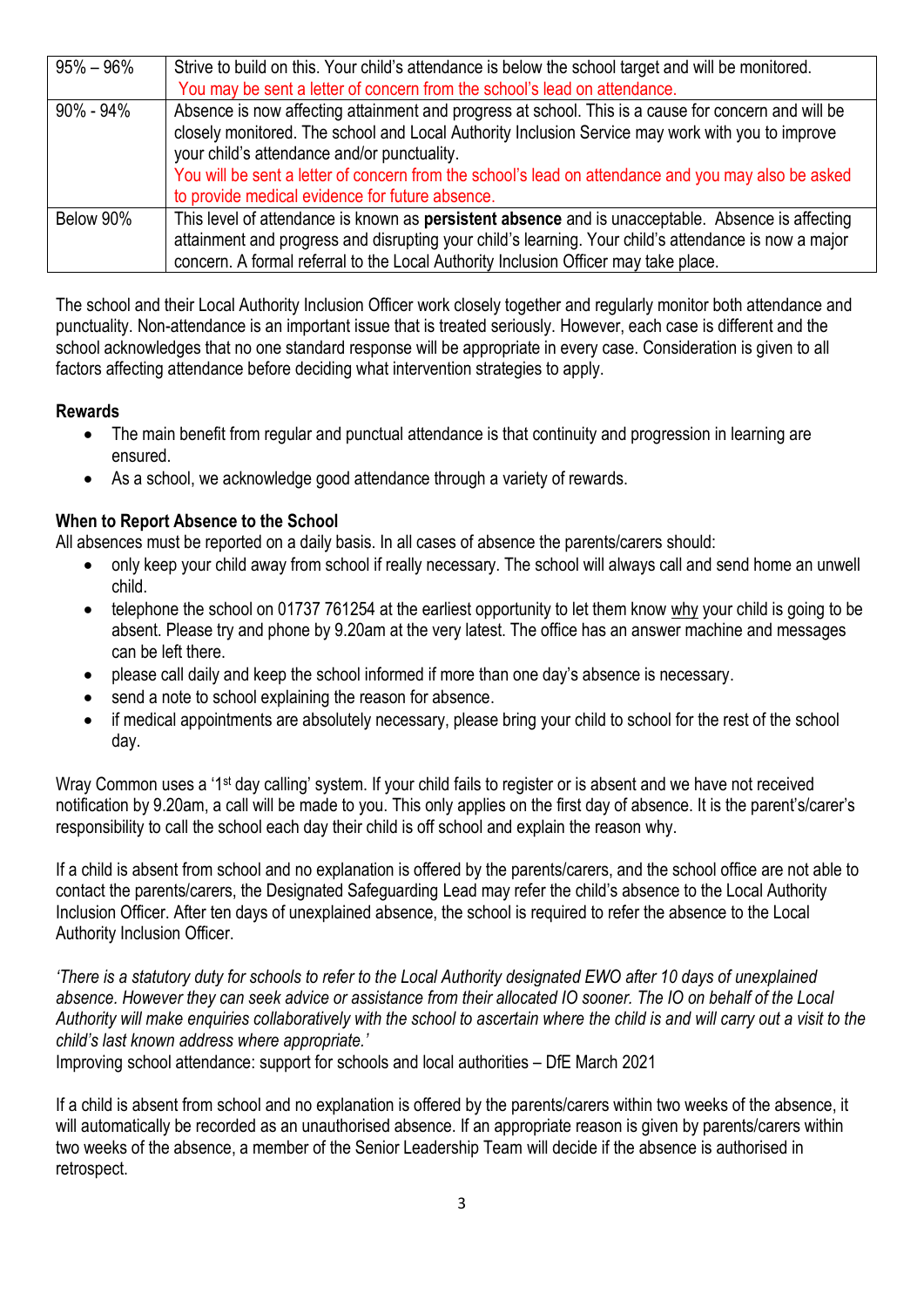#### **Registers, Punctuality and Lateness**

Punctuality to school is crucial. Lateness into school causes disruption to that individual's learning and to that of the other children in the class. It is paramount therefore that all children arrive at school on time. For KS2 children the main playground is supervised from 8.30am. Early Years and KS1 children need to remain with their parents until they enter the classroom from 8.40am. Registration takes place promptly at 8.50am. If your child arrives after this time they must enter via the school office where they will be signed in. Your child will receive a 'late' pass which they then give to their teacher.

By law, schools must take a morning and afternoon register and record the attendance or absence of every child

- Registration takes place at 8.50am and children who arrive after this time will be recorded as late to school.
- Registers close at 9.20am and after this, lateness may be recorded as an unauthorised absence and can be subject to prosecution by the local authority.
- Afternoon registration is taken at 1.15pm.
- Persistent lateness by a child may be dealt with through the Team Around the Child Champion and may be referred to the Local Authority Inclusion Officer.
- Children's attendance and punctuality is recorded on their report and will be passed on to future schools.

#### **Children Leaving During the School Day**

During school hours, the school staff are legally *in loco parentis* and therefore must know where the pupils are during the school day.

- Children are not allowed to leave the premises without prior permission and agreement from parents/carers and the school.
- Whenever possible, parents/carers should try to arrange medical and other appointments outside of school time.
- Parents/carers are requested to **confirm in writing,** by letter or email, the reason for any planned absence, the time of leaving, and the expected return time.
- Children must be signed out on leaving the school and be signed back in on their return.
- Where a child is being collected from the school, parents/carers are to report to the school office before the child is allowed to leave the site.
- If a child leaves the school site without permission, their parents/carers will be contacted. *Should the school be unable to make contact with the family it may be appropriate, in certain circumstances, to contact the Police and register the child as a missing person* (Memorandum of Understanding between Schools in Surrey and Surrey Police in relation to Children Missing During the School Day – July 2018).

#### **The Law**

By law, parents and carers must ensure that all children of compulsory school age (between 5 and 18) receive a suitable, full-time education (Education Act, 1996). Surrey County Council employs Education Welfare Officers to monitor school attendance and to support both schools and parents/carers to ensure that every child attends school regularly. As a parent/carer, you may be committing an offence if you fail to make sure that your child attends school regularly. This may lead to the issuing of a penalty notice, prosecution or application for an Education Supervision Order.

#### **Leave of Absence**

- Please be aware that The Education (Pupil Registration) (England) (Amendment) Regulations 2013, which came into effect on 1st September 2013, states that Headteachers may not grant any leave of absence during term time unless there are exceptional circumstances.
- Any absence must be requested as far in advance as possible, and **no less than 4 weeks prior to the requested date**. A form (Application for Leave of Absence during Term Time) will need to be collected from the office or downloaded from the school's website and completed.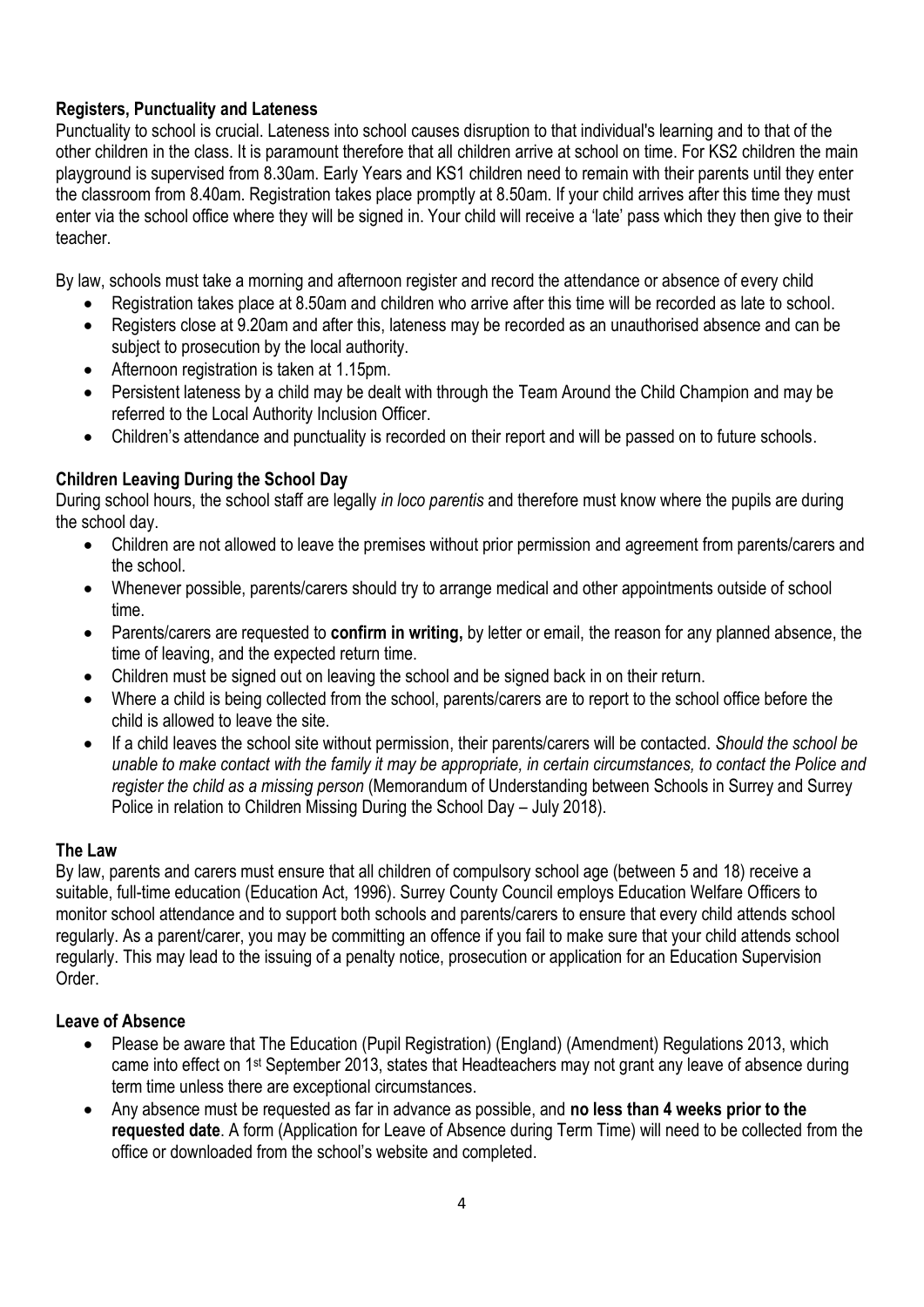- The guidance from Surrey County Council states that if a parent/carer takes their child out of school e.g. on holiday or other unauthorised leave of absence, for 5 days (10 sessions) or more, without the authority of the Headteacher, each parent/carer **will** be liable to receive a Penalty Notice for each child who is absent.
- If leave is taken without authorisation by the school, it may be recorded as an unauthorised absence and the Local Authority Inclusion Officer may be notified. A Penalty Notice **will** be issued.

#### **Penalty Notices**

Under existing legislation, each parent/carer commits an offence if a child fails to attend school regularly and the absences are classed as 'unauthorised' (those absences for which the Headteacher has not given permission). Depending on circumstances, such cases may result in prosecution under Section 444 of the Education Act 1996.

Surrey County Council and Wray Common Primary School considers that regular attendance at school is of such importance that Penalty Notices may be used in the following circumstances where unauthorised absence occurs:

- Children identified by police and Local Authority Inclusion Officers engaged on Truancy Patrols and who have incurred unauthorised absences.
- Unauthorised leave of absence during term time (5 days or 10 sessions or more) where it is judged that a parent/carer is failing to ensure their child's regular and punctual attendance at school and is failing to engage with any supportive measures proposed by the school or the Education Welfare Service. This may be considered if a child has 10 or more sessions of unauthorised absence during the previous 6 school weeks. Unauthorised absence may include a child arriving late after close of registration without good reason.

With the exception of unauthorised 'leave of absence' taken in term time, parents/carers will be sent a formal warning of their liability to receive such a notice before it is issued.

The amount payable on issue of a Penalty Notice is £60 (issued to each parent/carer, for each child) if paid within 21 days. Penalty Notices will increase to £120 after 21 days but within 28 days. After 28 days, the LA may prosecute under Section 444 Education Act 1996.

#### **Behaviour and Penalty Notices relating to Exclusions**

- Section 103 of the Education and Inspectors Act 2006 places a duty on parents/carers to ensure that their child is not in a public place without justifiable cause during school hours when they are excluded from school. Failure to do so will render the parent/carer liable to a Penalty Notice.
- The amount payable is £60 if paid within 21 days, rising to £120 if paid after 21 days but within 28 days. If the Penalty Notice is not paid, the recipient may be prosecuted for the offence under Section 103.
- Alternative education provision will be made from the sixth day of any exclusion and failure to attend such provision without good reason will be treated as unauthorised absence.

#### **Changing Schools**

It is important that if families decide to send their child or children in their care to a different school that they inform the Headteacher in writing as soon as possible. A pupil will not be removed from this school roll until the following information has been received and investigated:

- The date the pupil will be leaving this school and starting the next
- The address of the new school
- The new home address, if it is known

The pupil's school records will be sent on to the new school as soon as possible. In the event that the school has not been informed of the above information, the family will be referred to the Local Authority Inclusion Officer.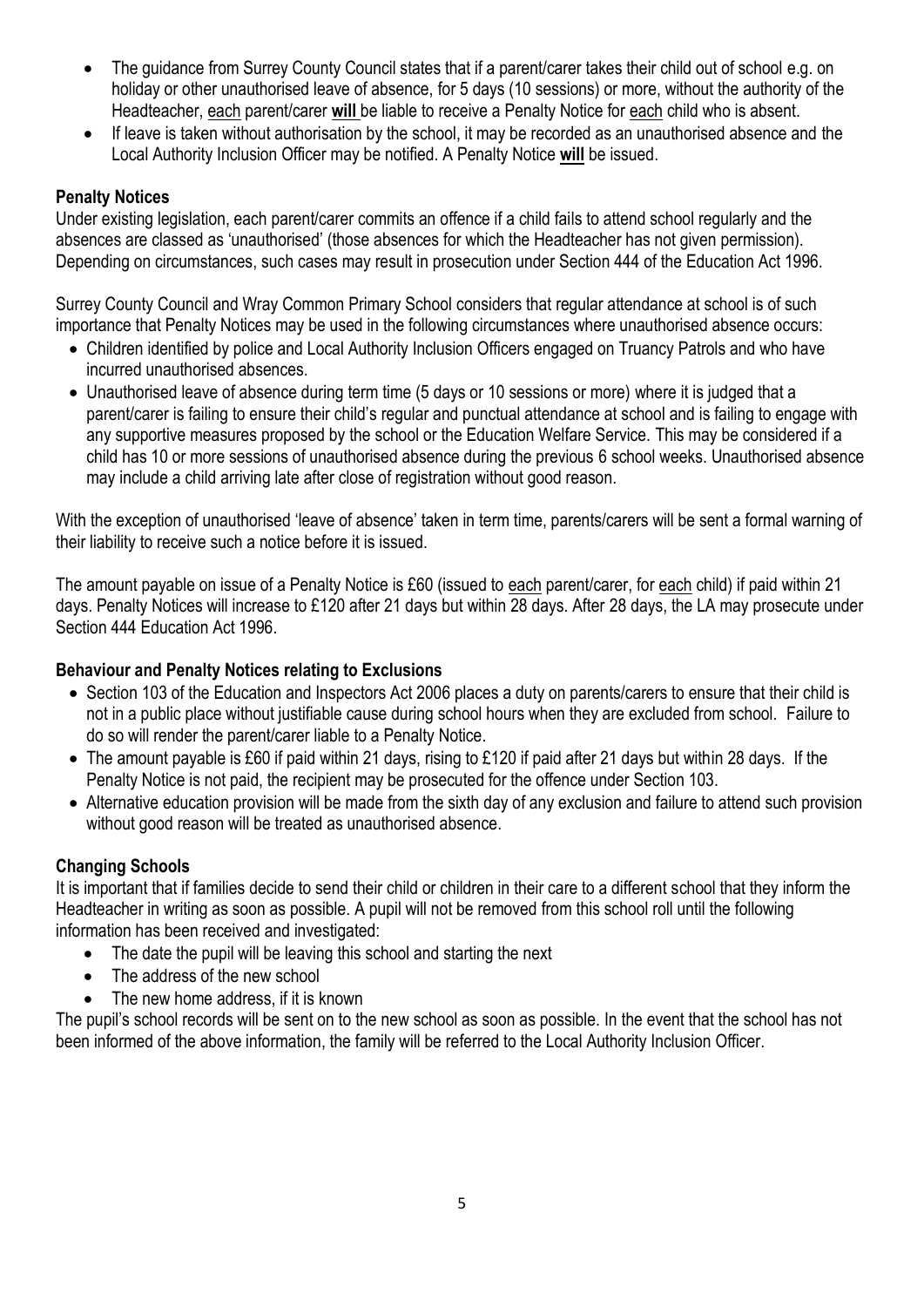# Wray Common Primary School

# Application for Leave of Absence

Please read the following guidance carefully.

As parents, you have a legal responsibility to ensure your child's attendance at school. During the academic year, children are at school for 190 days and at home for 175 days.

**Please be aware that The Education (Pupil Registration) (England) (Amendment) Regulations 2013 state that Headteachers may not grant any leave of absence during term time unless there are exceptional circumstances.** 

#### **Unauthorised absence of 5 days or more may result in the issue of a Penalty Notice.**

Penalty Notices are issued by the Local Authority in accordance with Surrey County Council's Code of Conduct. The Penalty Notice is **£60 (per child per parent/carer)** if paid within **21** days of receipt of the Notice, rising to **£120 (per child per parent/carer)** if paid after **21** days but within **28** days of receipt of the Notice. If the Penalty Notice is not paid, you may be prosecuted in the Magistrates Court for the offence for which the Notice was originally issued.

Please complete and submit the form overleaf if you want the Headteacher to consider your request for your child's leave of absence for exceptional circumstances. We may ask for proof to back up your request.

The Headteacher will consider the reasons for the request and will notify you of the decision.

For further information, please refer to our School Attendance Policy.